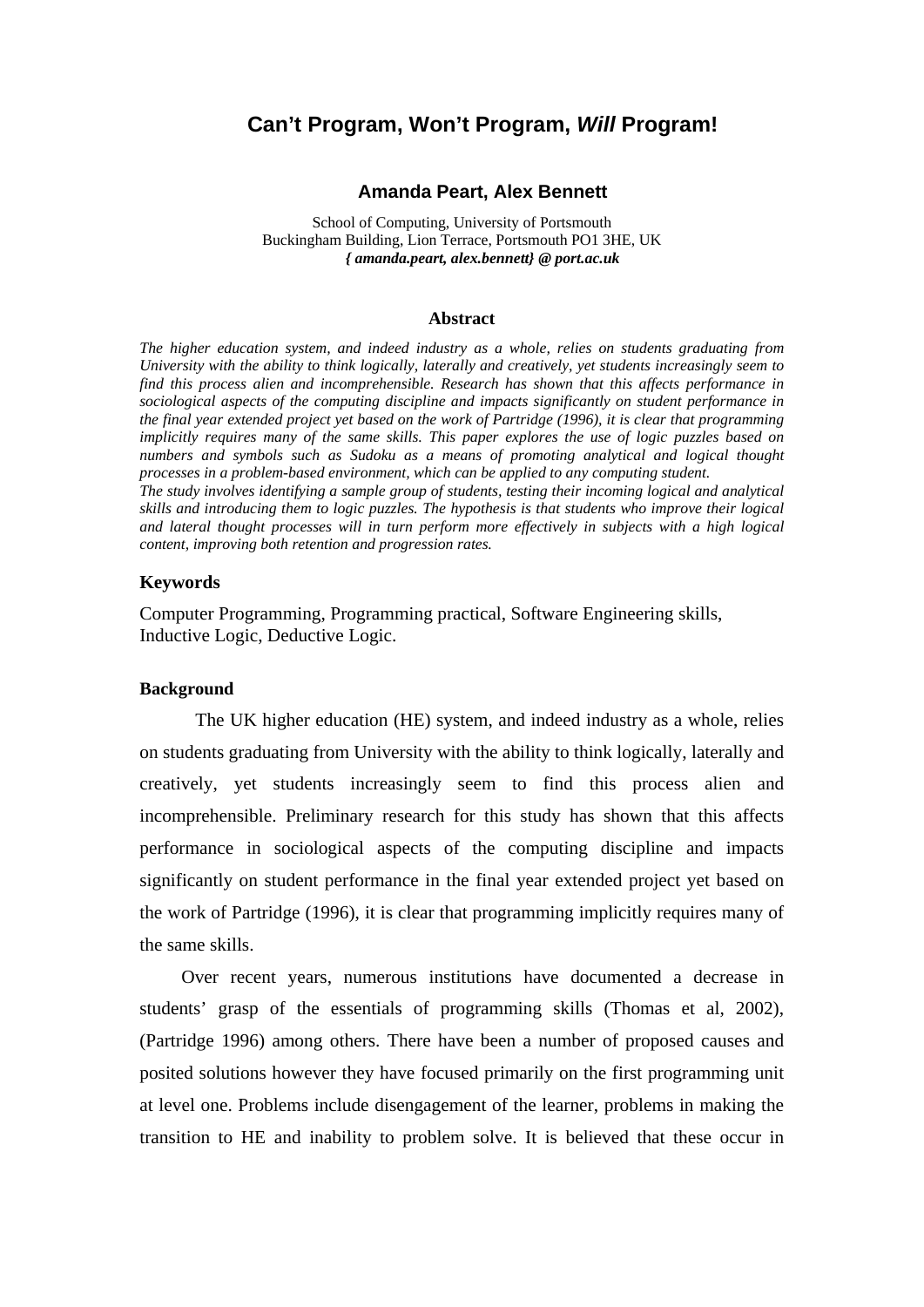situations where there is miscomprehension of the fundamental concepts by the students, compounded by trying to follow half-understood rules.

Partridge (1996) has shown that the logical skills required in software engineering, regardless of the programming language in use are inductive, whereas areas of the curricula attempt to teach a deductive model, personal experience from taught sessions and assessments has shown that many students find it challenging to recognise the similarities between situations that would allow inductive reasoning to be employed.

# **Aims**

The main aim of the project was to prove the role of inductive logic in programming and produce a suite of resources to support students' acquisition of these skills.

### **Outcomes**

Improvements in results for subjects emphasising analytical and logical thought, evidenced by programming units in the initial study. It was found within the study that there is a relationship between analytical and logical thought. Changes to practice have been identified, particularly identify those students that have a deficiency in this area and provide further support and focus teach to supplement the assumed difficulties.

Particular improvements in the results of international and WP students in these units. In general it wasn't specifically WP student or international students that had problems in this area. Although for those international students having difficulties had other issues that were identified as problematic and not exclusively analytical and logical thinking. Although this group of students was initially identified as being predominantly in the failing group, the programming issues were more global, crossing all social economic and cultural sectors.

Identification of possible correlations between programming and weakness in the particular models of logical and analytical thought processes evidenced in Sudoku. Suduku did provide an ideal tool to identify analytical and logical thinking, as it is a publicly available puzzle that does not rely on advanced numerical or linguistic skills. It also provides an opportunity to abstract the puzzle model into a programming exercise that provides the learner with a practical application that they can all relate to.

Potential to provide new additional resources to reduce failure rates in the identified units and assist referred students to pass at their second attempt. As stated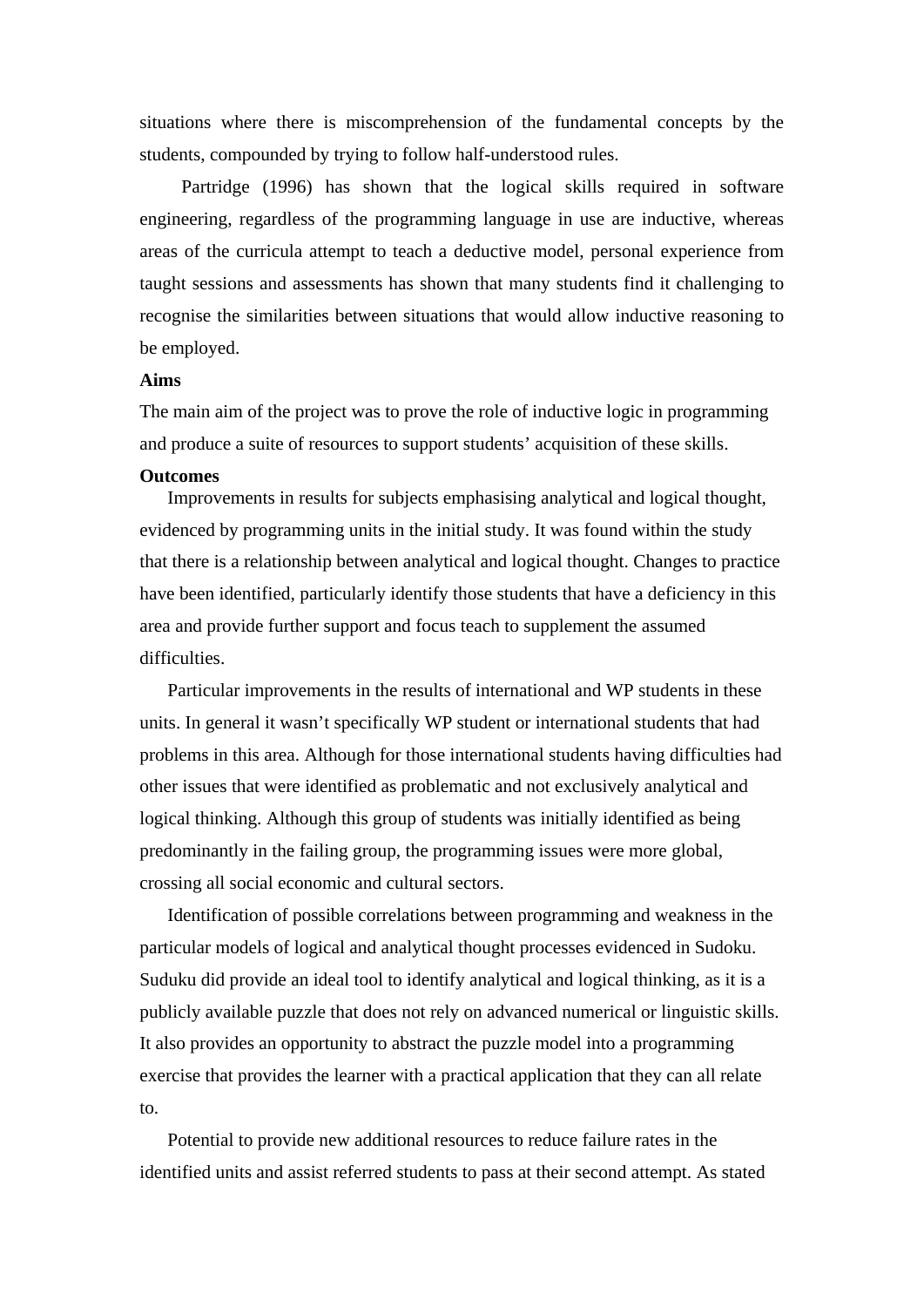above the early identification of those students that experience difficulties with analytical and logical thinking with the aid of a support programme catering for these particular issues, would help reduce failure rates in programming units and help the increase of achievement is subsequent programming units.

Embed specific training in logical and analytical thinking into the curriculum. It is hope that the identification of these issues will provide the evidence that embedding analytical and logical thinking into the curricula will aid student progression within computing.

### **Deliverables**

The deliverable for this project was a planned support course to assist students in acquiring and improving logical and critical thinking skills to support them in their program of study, with particular emphasis on improving performance in programming units.

The course started with formally introducing a foursquare Sudoku puzzle to the student group. The students were taken through the puzzle interactively. Once the students had gained a comprehensive understanding of the puzzle, they were asked the explain how to complete the puzzle, to reinforce the learning.

 This took the form of a written exercise were teaching staff was on hand to help and support those student that found this transition more difficult. We found that many students found this abstraction of the problem the hardest part to understand. From this point the students refined explanation this into pseudo code and the next stage incorporated translating this into Java code (the departments programming language of choice for the level one students). This was completed over two sessions following typical problem based learning skills, the key thing was to ensure that the entire student class understood how they were achieving the actual code.

This same process was employed with larger puzzles along with the complexities incurred introduced to the class at each stage of the process. Students found this difficult at first and slowly applied thought to the problems the increased scale of the puzzles posed.

These students were then better prepared to apply this learning to their studies and in all cases improved their achieve assessment grade predominantly in their coursework assignment.

# **Putting it into Practice**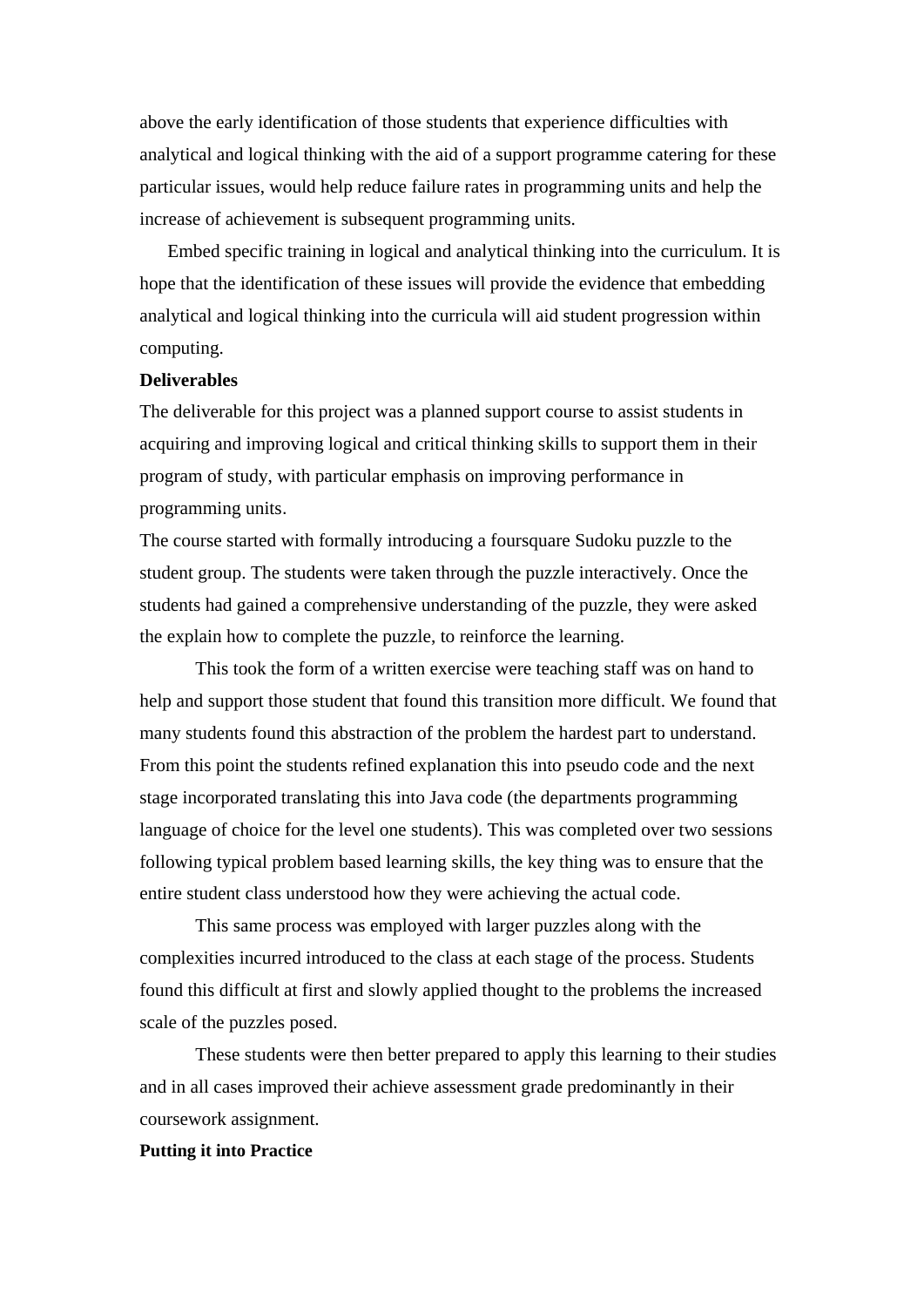In achieving this aim we tried to understand more clearly what was happening we explored the fundamental skills that these students were firstly failing to acquire and then subsequently failing to apply with the intension that this information would be used to improve the way in which the material was structured and delivered. The initial aim of the project was to understand how individuals (the won't or can't programmers) are experiencing real difficulties with programming skills, could be supported. The intended outcomes were to improved results in the follow on programming unit, as well as a wider insight into a significant problem within the discipline.

The underlying hypothesis of this study was that while students could learn the rules of a programming language by rote their previous education had not equipped them with the logical skills needed to apply generic solutions in different circumstances.

Forty students were selected to participate in the initial study for this project, all of whom had shown significantly higher results in the exam component of their last programming unit than in the coursework. It is possible that some students took time to acclimatise to higher education and therefore did not put in the requisite amount of work until the exam period: a small number of students participating in the study suggest this is taking place but is not the most crucial factor. The evidence equally supports the hypothesis that students struggling to understand the inductive application of knowledge implicit in a coursework assignment were subsidising their marks by rote learning of facts and figures which allowed them to cope more effectively with the standardised questioning style of an exam. Levels one and two of Bloom's taxonomy (Bloom/ UVIC, 2003) at which most first year exams would be targeted require minimal re-evaluation or re-application of data and are therefore suited to this learning model in a way that exams at higher levels are not.

In order to gauge the current level of logical skill, the participating students were given a short skills assessment. The assessment was divided into three sections, the skills assessment explored the students' abilities with written logic, programming logic and an inductive logical model based on the Sudoku puzzle. Parts one and two of the test explored deductive reasoning skills to determine whether students suffered from generally poor logic, a poor grasp of programming logic or some other kind of problem with comprehending program code. The test was deliberately partitioned in this way to improve the validity of the resulting data: if the hypothesis was accurate,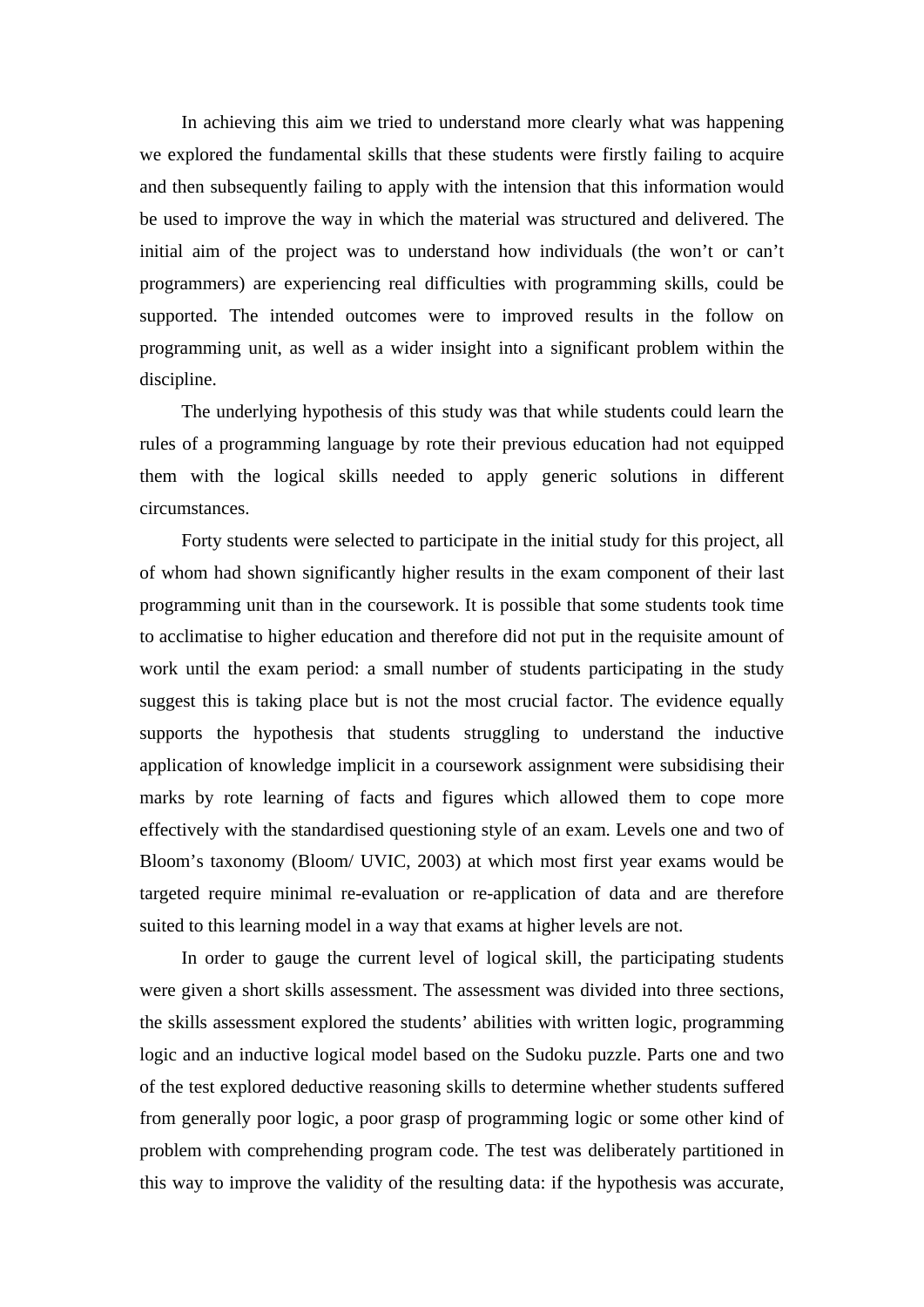students would struggle with parts one and three, but perform reasonably well in part two where they could rely on the application of their rote learned rules.

The results of these first two parts of the test were helpful in confirming the pattern of behaviour suggested in the hypothesis. The majority of students did well in the programming related questions, showing that they had been able to *learn* the traits of a given programming language without necessarily understanding its fundamental underpinnings. The following chart (see figure 1) illustrates a sample of 15 students, typical of the whole study: all but two students (4 and 13) performed significantly better in section two of the skills assessment with a number achieving 100%.



**Figure 1:** Sample distribution of results for skills assessment pilot

Two patterns emerged amongst these students: those who were equipped to cope with number based logic but found word based logic difficult and those who tackled the word based logic well but struggled with number based. This may be a consequence of the strong boundaries placed between subjects throughout compulsory education, preventing students from applying the skills learned in one area elsewhere. It may also be representative of the range of skills that lead students into a computing degree.

A small proportion of students, 12%, defied this trend, showing strong deductive skills across both parts, however the majority of these went on to do very badly in the final part of the skills assessment. This could suggest that their poor performance is related to disengagement but there may also be broader implications.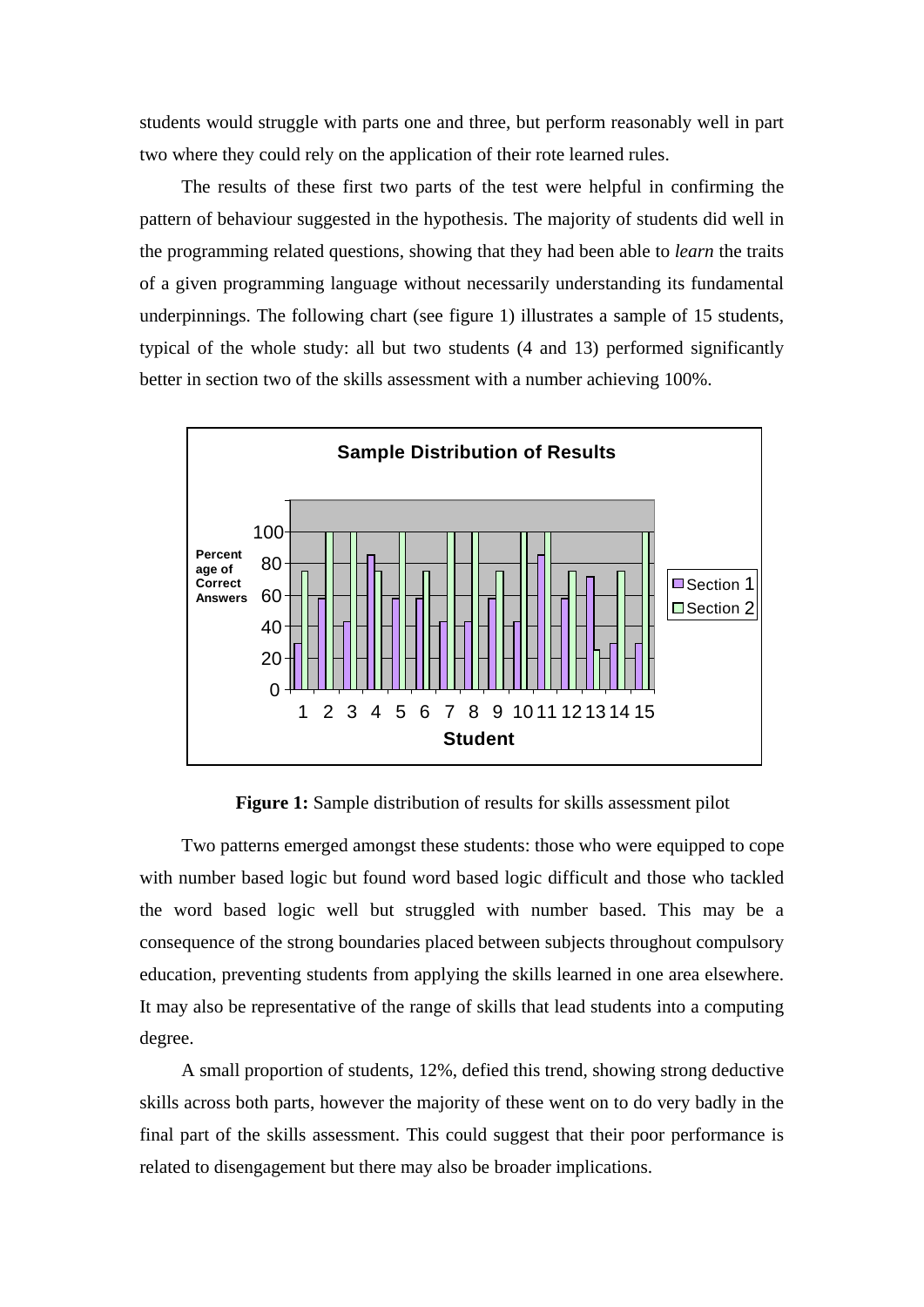The final section of the skills assessment used the Japanese number placement puzzle Sudoku to test the students' inductive logic. This was chosen to reflect a different kind of logical thinking, free from mathematical or linguistic connotations: the puzzle requires no kind of calculation and the rules are simple to explain if not necessarily to apply. Based on the rules of Sudoku (Sudoku Dragon, 2006) it is also clear to see that this represents inductive rather than deductive logic and has strong comparisons with the workings of software engineering where a known range of parts need to be fitted together in a broadly understood way to achieve the intended result.

Calculating the logic being used by the students to complete these puzzles was particularly challenging, especially in a classroom environment where it was not feasible to observe the whole assessment for each student in the sample: trying to do so would have prejudiced the approaches taken by other students within hearing distance or by disturbing the environment that the assessment took place in if recording equipment was utilised. After exploring a number of different options, students were eventually asked to list the first two squares that they completed and indicate what strategy from a broad range of options they used when faced with difficulties. The intent was to try and identify correlations between the weak logic demonstrated in the first two sections of the assessment and approaches to the final part and to explore, at least in principle, how these students tackled adversity to see if it was possible to identify the early stages of a rote learning pattern.

The results of this were fascinating. Most students used one of two models to start the puzzle, with one group having a significantly higher chance of success. Of those who failed to complete the puzzle many either duplicated numbers by not checking both the column and the row, suggesting that they were 'reading' the puzzle like a piece of text; others started with squares where there was not enough information to be ascertain the contents. The conclusion must be that these represent pure guesses without any sufficient attribution of logic.

Some strong patterns did emerge in the distribution of numbers and answers across the grid (see figure 2). Few students 'chased' numbers: after identifying one number three in the grid they did not move on to see if they could use that additional knowledge to identify other three. At the same time there was no sense of a scattergun approach: 5% of the available squares on the grid accounted for 54% of the starting squares.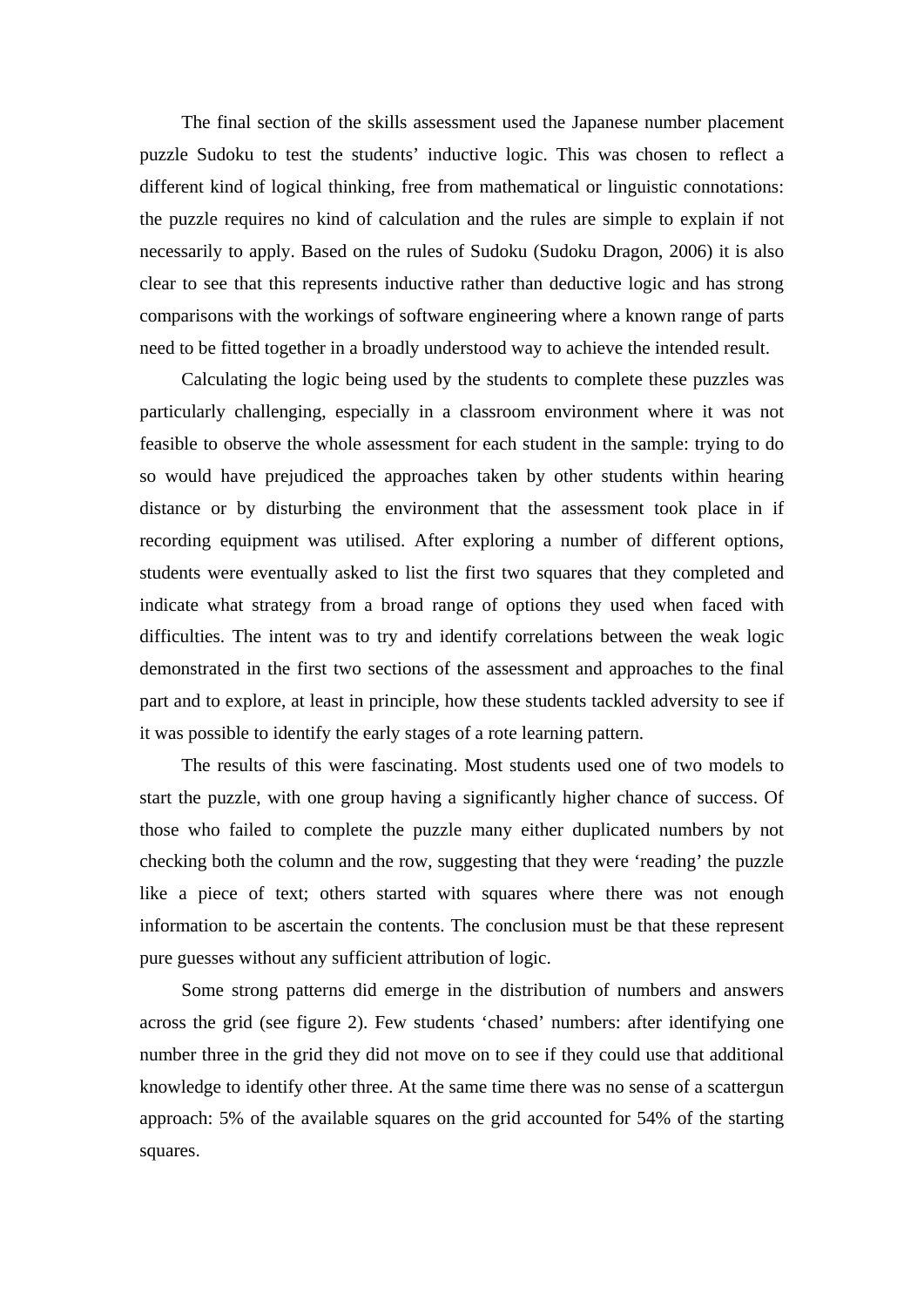

**Figure 2**: Distribution of starting squares on a Sudoku grid

This emphatically supports the hypothesis that, faced with adversity or a lack of understanding, these students were resorting, with some consistency, to identifying their own set of often faulty rules by which the puzzle was governed and then applying them uncritically, leading to errors when the rule failed.

As part of the skills assessment, students were given a sample Sudoku with several squares completed and explained to illustrate the logic; the puzzle used for the example was deliberately identical to the puzzle they were subsequently asked to complete and it is clear from the information captured that very few students recognised this. Of those who failed to complete the matching puzzle not a single one took advantage of the extra answers. This further suggests that the students in this sample had difficulty spotting complex patterns. One student in the sample successfully completed the sample grid but was unable to replicate that, immediately afterwards, in the assessed grid.

The inferences drawn from this skills assessment could conclude that students are accommodating a lack of fundamental understanding by 'learning' rules; this method functions adequately in a known or tightly enclosed environment but is far less suitable for providing generalisations and therefore cannot handle the needs of the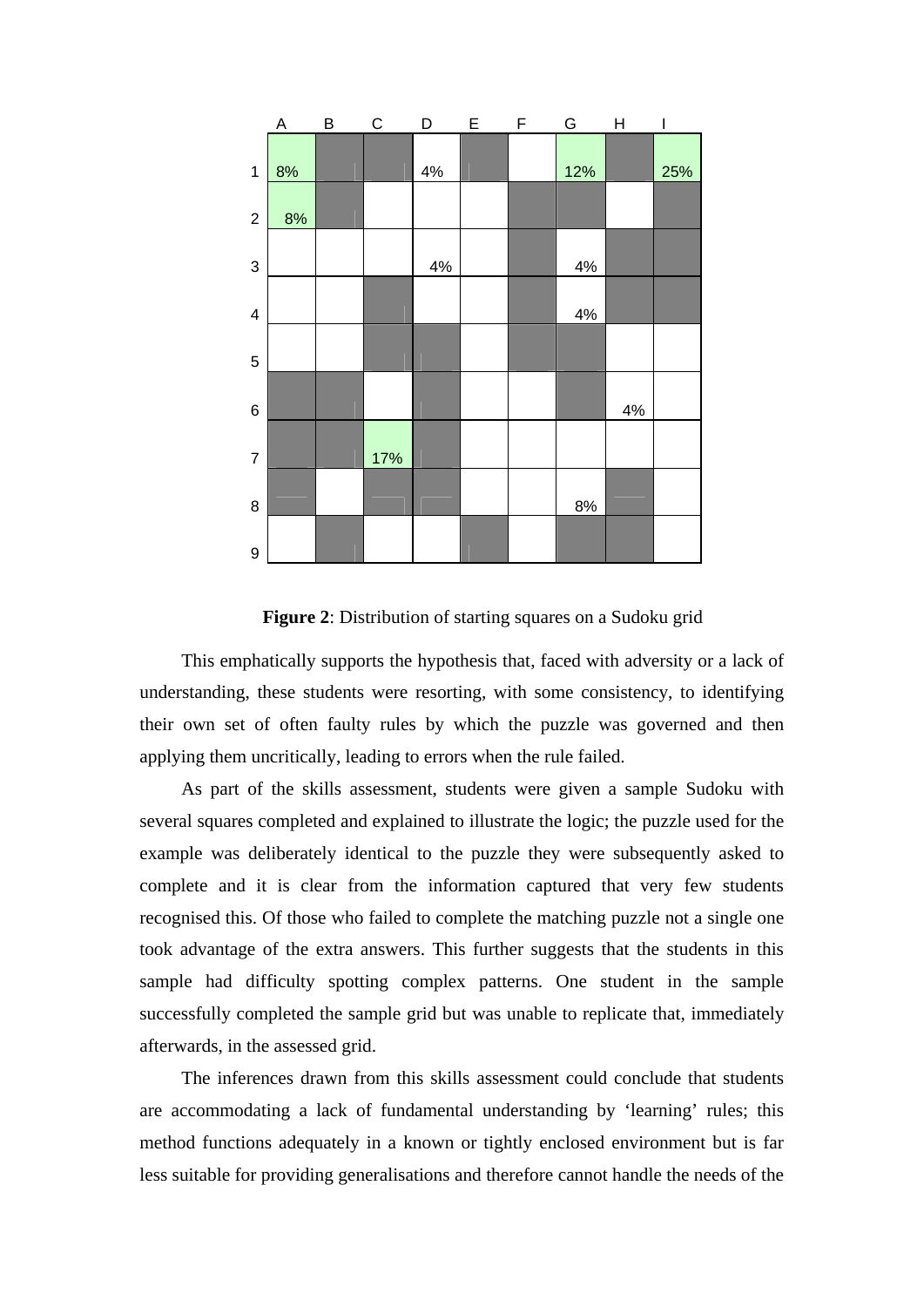inductive logic that underpins software engineering principle and especially actual programming skills. This has a significant impact on students programming languages: if they have misconception of the rules learned in the programming language and believe them to be universal truths without recognising that those rules have been built upon a substructure of logic then there will only be limited programming success.

# **Issues and Debates**

### **Learning issues**

**Q.** How do I apply what I learn in the lectures to the practical session?

**A.** Programming is just like learning to playing a musical instrument. You need to do it to really learn it. Everyone plays a few bad notes before the skill is perfected and the sound is clear. Try and keep thing simple and build on what you do understand.

**Q.** I just don't get programming?

**A.** Do you like doing logic puzzles like Sudoku or crossword puzzles?

Do you find them straightforward?

If not practices logical puzzles may help you enhance you analytical and logical thinking skills. Some play station games that incorporate missions where you have to deduce the correct actions to complete tasks can also aid your analytical and logical thought processes.

**Q.** I find it hard to abstract the code from the given problem?

**A.** Apply logic! Breakdown the problem into the small parts. Ensure each part has only one aim. Write out how you would accomplish each aim, in an instructional format (in a similar way to pseudo code), this should then help you to translate these instructions to programming code. Each part will then become a Class, method or function of the whole program.

#### **Teaching issues**